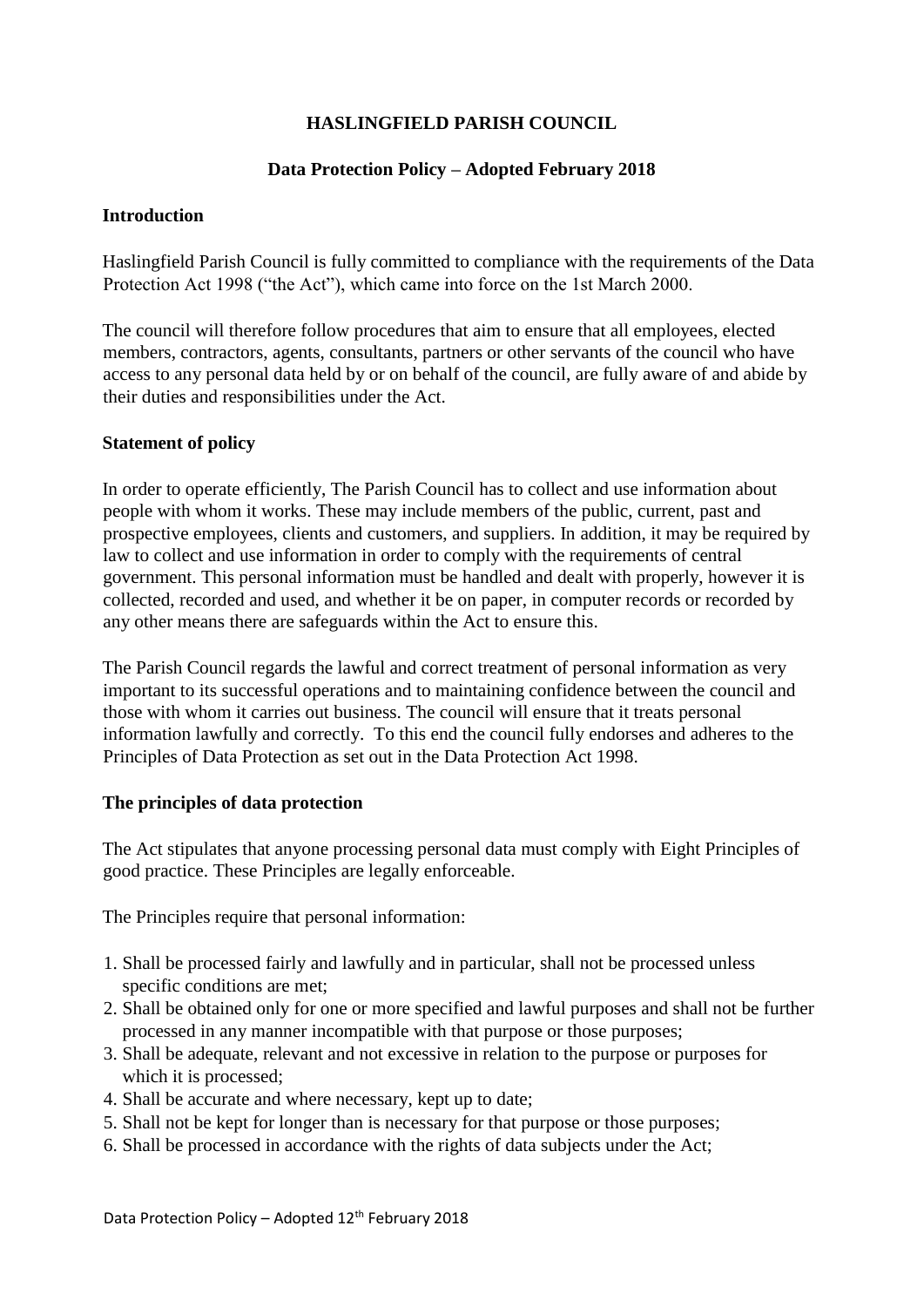- 7. Shall be kept secure i.e. protected by an appropriate degree of security;
- 8. Shall not be transferred to a country or territory outside the European Economic Area, unless that country or territory ensures an adequate level of data protection.

The Act provides conditions for the processing of any personal data. It also makes a distinction between personal data and "sensitive" personal data.

Personal data is defined as, data relating to a living individual who can be identified from:

That data:

That data and other information which is in the possession of, or is likely to come into the possession of the data controller and includes an expression of opinion about the individual and any indication of the intentions of the data controller, or any other person in respect of the individual.

Sensitive personal data is defined as personal data consisting of information as to:

- Racial or ethnic origin;
- Political opinion;
- Religious or other beliefs;
- Trade union membership;
- Physical or mental health or condition;
- Sexual life;
- Criminal proceedings or convictions.

## **Handling of personal/sensitive information**

The Parish Council will, through appropriate management and the use of criteria and controls:-

- Observe fully conditions regarding the fair collection and use of personal information;
- Meet its legal obligations to specify the purpose for which information is used;
- Collect and process appropriate information and only to the extent that it is needed to fulfil operational needs or to comply with any legal requirements;
- Ensure the quality of information used;
- Apply checks to determine the length of time information is held;
- Take appropriate measures to safeguard personal information;
- Ensure that the rights of people about whom the information is held can be fully exercised under the Act. These include:
- The right to be informed that processing is being undertaken;
- The right of access to one's personal information within the statutory 40 days;
- The right to correct, rectify, block or erase information regarded as wrong information. Implementation

The Clerk of Haslingfield Parish Council is responsible for ensuring adherence with the Data Protection Act.